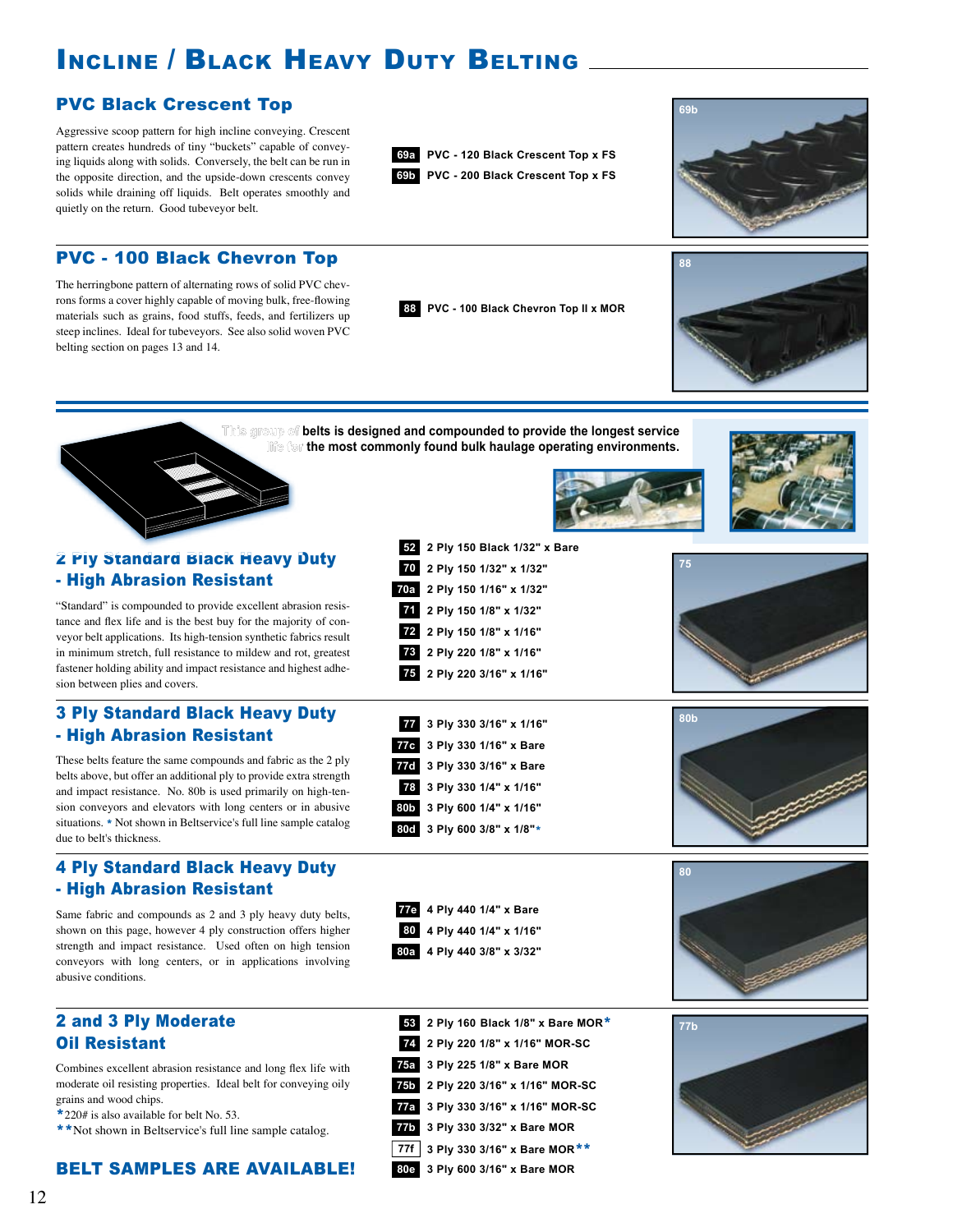## Black Heavy Duty Belting

#### 2 Ply Flame Resistant-SBR

Designed for mining applications where fire resistance is required. Meets the requirements of power plants where oil resistance is not required. Carries the FR designation for flame resistance.

**74c 2 Ply 220 5/32" x 3/32" FR-SBR**

#### 2 and 3 Ply FR Oil Resistant-Static Conductive

Specially compounded for the oily effects of grain, this belt is also static conductive. Carries the FR designation for flame resistance. Designed for grain conveyors and elevators where static charges must be held to a minimum. SOR compound, resistant to vegetable oil sprays, is available in Nos. 74b, 76 and 80c.

**74a 2 Ply 220 1/8" x 1/16" FR-SC-MOR 76 3 Ply 330 1/16" x 1/16" FR-SC-SOR 80c 3 Ply 600 1/16" x 1/16" FR-SC-SOR 74b 2 Ply 220 1/16" x 1/16" FR-SC-SOR**



**74c**



#### Super Oil Resistant - (Hot Asphalt)

"Super Oil Resistant" is specially compounded for applications requiring moderate to very high oil resistance such as hot asphalt, foundries, oily grains, machine oils, and oil treated coal. These belts have the same high-qualtiy fabric characteristics as "Standard."

**2 Ply 220 3/16" x 1/16" Hot Asphalt SOR 81 81a 3 Ply 330 3/16" x 1/16" Hot Asphalt SOR** **81a**

#### High Heat Resistant - 400°

"High Heat Resistant" premium grade belts feature compounds specially formulated to withstand temperatures to 400°F. They offers maximum resistance to the deteriorating effects of severe heat encountered in many applications such as in cement plants and foundries; they also tough and abrasion resistant. \* In stock but not shown in Beltservice's full line sample catalog

#### 3 Ply Cover x Bare

Belts designed for medium to hevy-duty applications where no oil or wood terpenes are present. Ideal for use on slider bed conveyors.

**82 2 Ply 220 3/16" x 1/16" Heat Resistant 400°F 83a 3 Ply 225 1/8" x Bare Heat Resistant 400°F 83b 4 Ply 440 1/4" x 1/16" Heat Resistant 400°F 83 3 Ply 330 1/4" x 1/16" Heat Resistant 400°F 82b 3 Ply 300 3/16" x 1/16" Heat Resistant 400°F**\*





#### 4 Ply Cover x Bare

This belt is ideal for medium to heavy-duty service in slider bed applications. It was designed for use where no oil or wood terpenes are present.

**77e 4 Ply 440 1/4" x Bare**

**77c 3 Ply 330 1/16" x Bare 77d 3 Ply 330 3/16" x Bare**



#### 3 Ply 225 Tan Pure Gum x Bare

Popularly used in the lumber industry as a slow down belt. No. 79 is a versatile belt that can be used in temperatures ranging from -40°F to 250°F (intermittent). **<sup>79</sup> 3 Ply 225 3/16" Tan Pure Gum x Bare**



#### BELT SAMPLES ARE AVAILABLE! CALL FOR DETAILS.